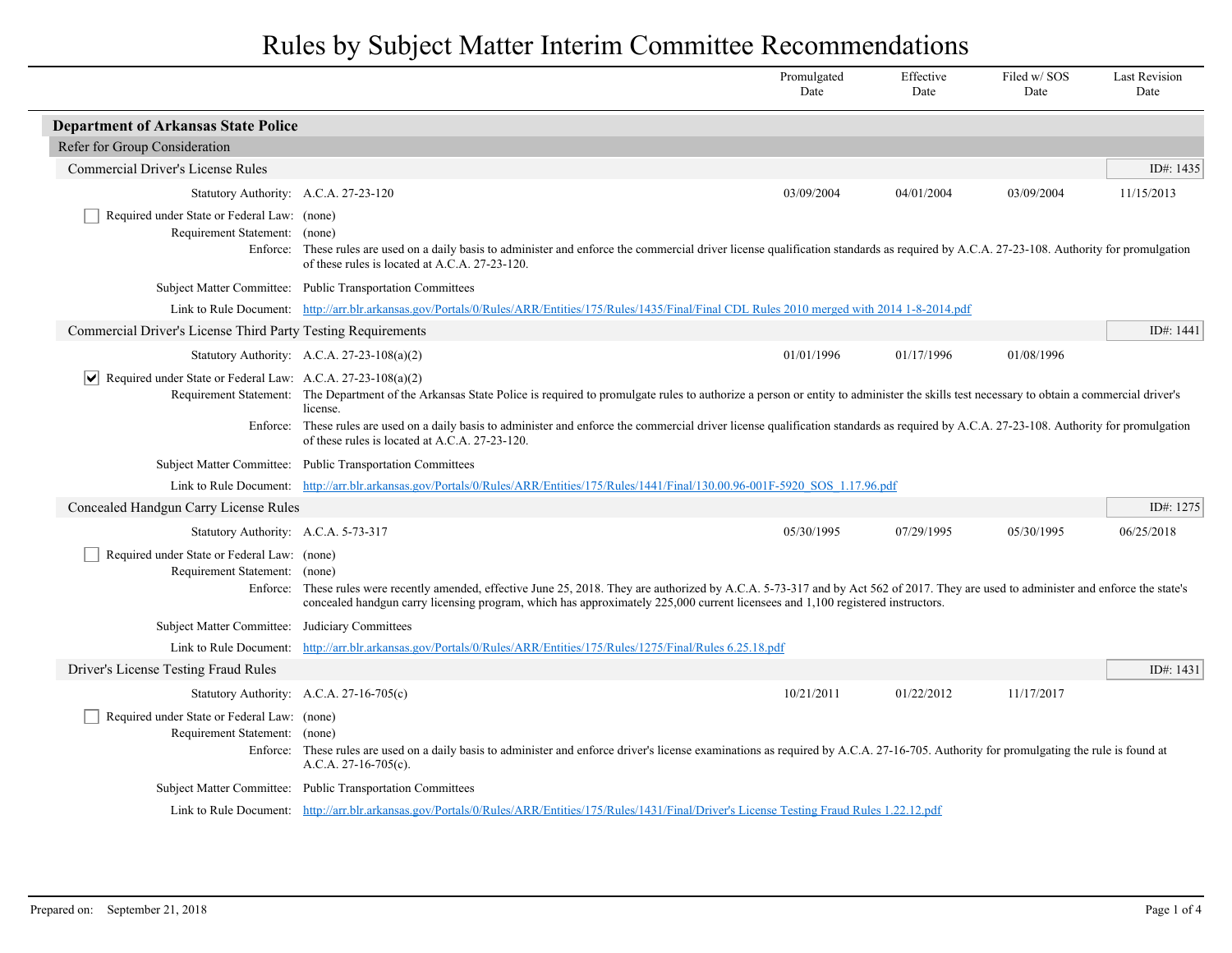|                                                                                 |                                                                                                                                                                                                                                                                                                                                                                                                                                                                                                                                                                                                                                                                                                                                                                                                                                                                                                                                                                          | Promulgated<br>Date | Effective<br>Date | Filed w/SOS<br>Date | <b>Last Revision</b><br>Date |
|---------------------------------------------------------------------------------|--------------------------------------------------------------------------------------------------------------------------------------------------------------------------------------------------------------------------------------------------------------------------------------------------------------------------------------------------------------------------------------------------------------------------------------------------------------------------------------------------------------------------------------------------------------------------------------------------------------------------------------------------------------------------------------------------------------------------------------------------------------------------------------------------------------------------------------------------------------------------------------------------------------------------------------------------------------------------|---------------------|-------------------|---------------------|------------------------------|
| Fire Prevention Code                                                            |                                                                                                                                                                                                                                                                                                                                                                                                                                                                                                                                                                                                                                                                                                                                                                                                                                                                                                                                                                          |                     |                   |                     | ID#: 1278                    |
|                                                                                 | Statutory Authority: Section 6, Act 254 of 1955; A.C.A. 12-13-105(5)                                                                                                                                                                                                                                                                                                                                                                                                                                                                                                                                                                                                                                                                                                                                                                                                                                                                                                     | 10/01/1950          | 10/01/1950        | 10/01/1950          | 12/23/2016                   |
| $ \mathbf{v} $ Required under State or Federal Law: A.C.A. 12-13-105(5)         | Requirement Statement: The State Fire Marshal Enforcement Section of the Department of Arkansas State Police has the responsibility to periodically revise and update the Arkansas Fire Prevention Code.<br>Enforce: The Arkansas Fire Prevention Code is used by State, County, and Municipal fire and building code officials across Arkansas to ensure the safety of individuals using and<br>occupying all types of buildings and structures. Adopting a statewide fire and building code provides for consistency and uniformity. Proper use of the AFPC leads to the<br>prevention of many fires, thereby reducing property damage, injuries, and deaths. Authority for promulgation of the AFPC is found at A.C.A. 12-13-105(5). The AFPC is a massive<br>document consisting of 1000s of pages. The most recent revision has been attached to this report, but the entire code can be located by visiting this link:<br>https://codes.iccsafe.org/Arkansas.html/ |                     |                   |                     |                              |
| Subject Matter Committee: Judiciary Committees                                  |                                                                                                                                                                                                                                                                                                                                                                                                                                                                                                                                                                                                                                                                                                                                                                                                                                                                                                                                                                          |                     |                   |                     |                              |
|                                                                                 | Link to Rule Document: http://arr.blr.arkansas.gov/Portals/0/Rules/ARR/Entities/175/Rules/1278/Final/130.00.16-002F-16937 SOS 12.13.16.pdf                                                                                                                                                                                                                                                                                                                                                                                                                                                                                                                                                                                                                                                                                                                                                                                                                               |                     |                   |                     |                              |
| Municipal Police Patrols for Controlled-Access Facilities Rules                 |                                                                                                                                                                                                                                                                                                                                                                                                                                                                                                                                                                                                                                                                                                                                                                                                                                                                                                                                                                          |                     |                   |                     | ID#: 1282                    |
|                                                                                 | Statutory Authority: Act 371 of 2007 and A.C.A. 12-8-106(h)                                                                                                                                                                                                                                                                                                                                                                                                                                                                                                                                                                                                                                                                                                                                                                                                                                                                                                              | 10/23/2007          | 04/01/2008        | 03/26/2008          |                              |
| $ \mathbf{v} $ Required under State or Federal Law: A.C.A. 12-8-106(h)(C)(i)    | Requirement Statement: The Director of the Department of the Arkansas State Police is required to promulgate rules to establish criteria for granting or withdrawing authorization to patrol controlled-<br>access-facilities.<br>Enforce: These rules are used on a continuous (almost daily) basis to ensure the orderly patrol of controlled access facilities by municipal police departments. Authority for the rules is found<br>at A.C.A. 12-8-106(h).                                                                                                                                                                                                                                                                                                                                                                                                                                                                                                            |                     |                   |                     |                              |
| Subject Matter Committee: Judiciary Committees                                  |                                                                                                                                                                                                                                                                                                                                                                                                                                                                                                                                                                                                                                                                                                                                                                                                                                                                                                                                                                          |                     |                   |                     |                              |
|                                                                                 | Link to Rule Document: http://arr.blr.arkansas.gov/Portals/0/Rules/ARR/Entities/175/Rules/1282/Final/130.00.07-004F-9683 SOS 3.26.08.pdf                                                                                                                                                                                                                                                                                                                                                                                                                                                                                                                                                                                                                                                                                                                                                                                                                                 |                     |                   |                     |                              |
| Non-Commercial Driver's License Testing Rules                                   |                                                                                                                                                                                                                                                                                                                                                                                                                                                                                                                                                                                                                                                                                                                                                                                                                                                                                                                                                                          |                     |                   |                     | ID#: 1438                    |
|                                                                                 | Statutory Authority: A.C.A. 27-16-705(c)                                                                                                                                                                                                                                                                                                                                                                                                                                                                                                                                                                                                                                                                                                                                                                                                                                                                                                                                 | 09/10/2013          | 11/15/2013        | 10/15/2013          | 01/01/2015                   |
| Required under State or Federal Law: (none)<br>Requirement Statement: (none)    | Enforce: These rules are used on a daily basis to administer and enforce driver's license examinations as required by A.C.A. 27-16-705. Authority for promulgating the rule is found at<br>A.C.A. $27-16-705(c)$ .                                                                                                                                                                                                                                                                                                                                                                                                                                                                                                                                                                                                                                                                                                                                                       |                     |                   |                     |                              |
|                                                                                 | Subject Matter Committee: Public Transportation Committees                                                                                                                                                                                                                                                                                                                                                                                                                                                                                                                                                                                                                                                                                                                                                                                                                                                                                                               |                     |                   |                     |                              |
|                                                                                 | Link to Rule Document: http://arr.blr.arkansas.gov/Portals/0/Rules/ARR/Entities/175/Rules/1438/Final/NonCommercialDLTestingRule2013.pdf                                                                                                                                                                                                                                                                                                                                                                                                                                                                                                                                                                                                                                                                                                                                                                                                                                  |                     |                   |                     |                              |
|                                                                                 | Regulation 1998-1 -- Purchase of Blue Light/Lens Sale & Purchase of Official Law Enforcement Insignia & Reporting                                                                                                                                                                                                                                                                                                                                                                                                                                                                                                                                                                                                                                                                                                                                                                                                                                                        |                     |                   |                     | ID#: 1279                    |
| Statutory Authority: A.C.A. 5-77-203                                            |                                                                                                                                                                                                                                                                                                                                                                                                                                                                                                                                                                                                                                                                                                                                                                                                                                                                                                                                                                          | 09/01/1998          | 09/11/1998        | 09/01/1998          |                              |
| $ \mathbf{v} $ Required under State or Federal Law: A.C.A. 5-77-203<br>Enforce: | Requirement Statement: The Department of the Arkansas State Police is required to promulgate regulations to implement the subchapter on official insignia, including regulations that define the type of<br>identification necessary to legally demonstrate that a person is a law enforcement officer or a county coroner.<br>State law requires all sales of blue lights or blue lens caps to be reported to the Department of Arkansas State Police. See A.C.A. 5-77-201. The Department is required by A.C.A. 5<br>-77-203 to promulgate rules for enforcement of the law, including regulations defining the ID necessary to demonstrate that a person is an authorized purchaser.                                                                                                                                                                                                                                                                                  |                     |                   |                     |                              |
| Subject Matter Committee: Judiciary Committees                                  |                                                                                                                                                                                                                                                                                                                                                                                                                                                                                                                                                                                                                                                                                                                                                                                                                                                                                                                                                                          |                     |                   |                     |                              |
|                                                                                 | Link to Rule Document: http://arr.blr.arkansas.gov/Portals/0/Rules/ARR/Entities/175/Rules/1279/Final/130.00.98-001F-1879 SOS 9.1.98.pdf                                                                                                                                                                                                                                                                                                                                                                                                                                                                                                                                                                                                                                                                                                                                                                                                                                  |                     |                   |                     |                              |
|                                                                                 |                                                                                                                                                                                                                                                                                                                                                                                                                                                                                                                                                                                                                                                                                                                                                                                                                                                                                                                                                                          |                     |                   |                     |                              |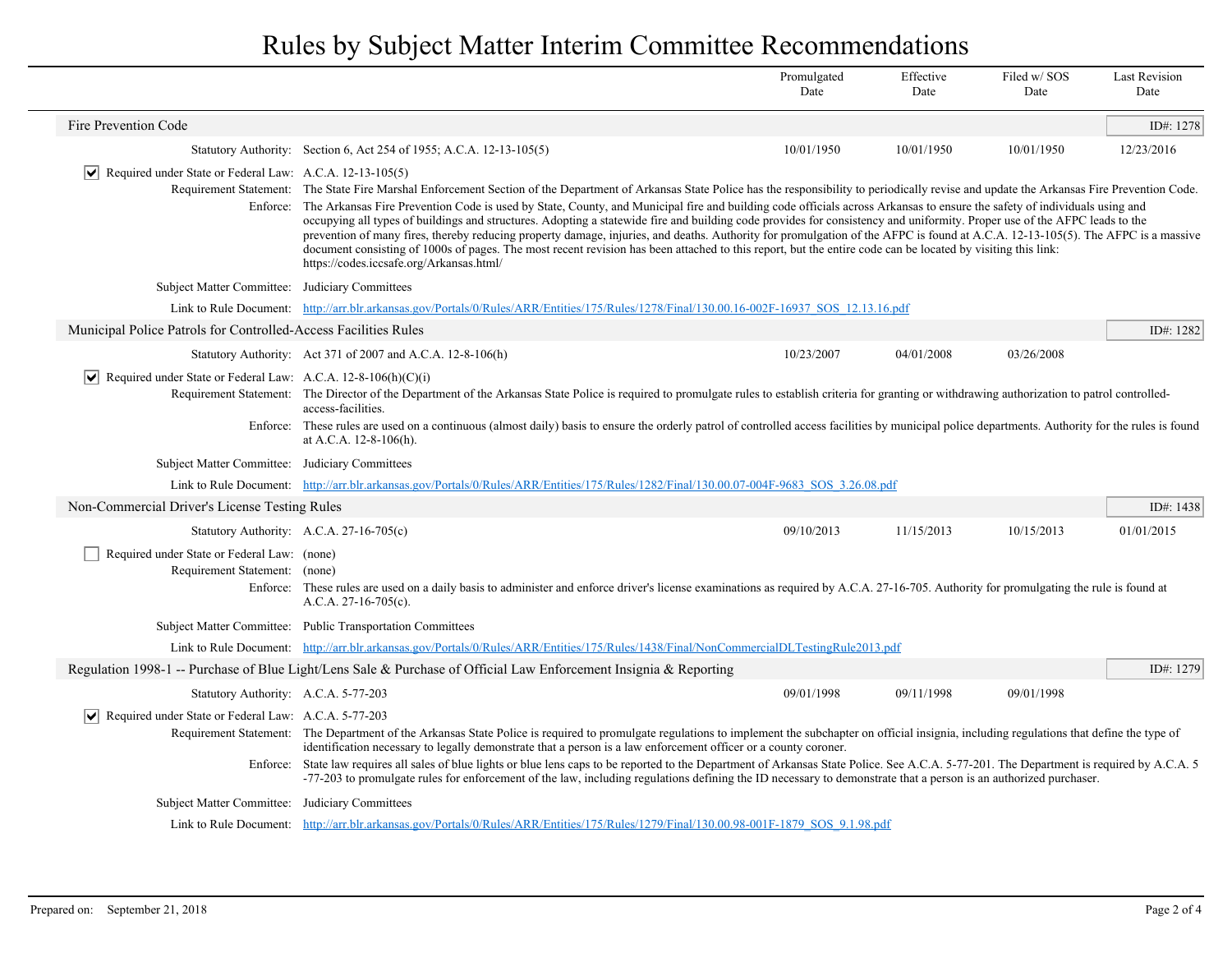|                                                                                                                                                                           |                                                                                                                                                                                                                                                                                                                                                                                                                                                                                                                                                                                                                                                                                                                                                                                         | Promulgated<br>Date | Effective<br>Date | Filed w/ SOS<br>Date | <b>Last Revision</b><br>Date |
|---------------------------------------------------------------------------------------------------------------------------------------------------------------------------|-----------------------------------------------------------------------------------------------------------------------------------------------------------------------------------------------------------------------------------------------------------------------------------------------------------------------------------------------------------------------------------------------------------------------------------------------------------------------------------------------------------------------------------------------------------------------------------------------------------------------------------------------------------------------------------------------------------------------------------------------------------------------------------------|---------------------|-------------------|----------------------|------------------------------|
| Regulations for Towing Rotation List                                                                                                                                      |                                                                                                                                                                                                                                                                                                                                                                                                                                                                                                                                                                                                                                                                                                                                                                                         |                     |                   |                      | ID#: 1281                    |
|                                                                                                                                                                           | Statutory Authority: A.C.A. 12-8-106(a)(2)                                                                                                                                                                                                                                                                                                                                                                                                                                                                                                                                                                                                                                                                                                                                              | 07/01/2004          | 07/11/2004        | 07/01/2004           |                              |
| Required under State or Federal Law: (none)<br>Requirement Statement: (none)                                                                                              | Enforce: These rules are used on a continuous (almost daily) basis to establish, maintain, and enforce a towing rotation list to assist in clearing highways of motor vehicles which have been<br>in accidents or abandoned as required by A.C.A. 12-8-106(a)(1)(B). Authority for the rules is found at A.C.A. 12-8-106(a)(2).                                                                                                                                                                                                                                                                                                                                                                                                                                                         |                     |                   |                      |                              |
| Subject Matter Committee: Judiciary Committees                                                                                                                            |                                                                                                                                                                                                                                                                                                                                                                                                                                                                                                                                                                                                                                                                                                                                                                                         |                     |                   |                      |                              |
|                                                                                                                                                                           | Link to Rule Document: http://arr.blr.arkansas.gov/Portals/0/Rules/ARR/Entities/175/Rules/1281/Final/130.00.04-003F SOS 7.1.04.pdf                                                                                                                                                                                                                                                                                                                                                                                                                                                                                                                                                                                                                                                      |                     |                   |                      |                              |
| Rules Concerning the Crimes Against Children Division (CACD) Procedures                                                                                                   |                                                                                                                                                                                                                                                                                                                                                                                                                                                                                                                                                                                                                                                                                                                                                                                         |                     |                   |                      | ID#: $1410$                  |
|                                                                                                                                                                           | Statutory Authority: Act 426 of 2013 and A.C.A. 12-18-616                                                                                                                                                                                                                                                                                                                                                                                                                                                                                                                                                                                                                                                                                                                               | 09/10/2013          | 11/15/2013        | 10/15/2013           |                              |
| $\vert\bm{\mathsf{v}}\vert$<br>Required under State or Federal Law: A.C.A. 12-18-616                                                                                      | Requirement Statement: The Department of the Arkansas State Police is required to promulgate rules pertaining to the extension of time to make an investigative determination in a child maltreatment<br>investigation.<br>Enforce: These rules outline the process in which the Crimes Against Children Division of the Department of Arkansas State Police, together with the Department of Human Services, may<br>extend the deadline (by 15 days) to make a final determination in a maltreatment investigation. The law requires the agency to promulgate these rules at A.C.A. 12-18-616(a)(3)(B)                                                                                                                                                                                 |                     |                   |                      |                              |
|                                                                                                                                                                           |                                                                                                                                                                                                                                                                                                                                                                                                                                                                                                                                                                                                                                                                                                                                                                                         |                     |                   |                      |                              |
| Subject Matter Committee: Judiciary Committees                                                                                                                            |                                                                                                                                                                                                                                                                                                                                                                                                                                                                                                                                                                                                                                                                                                                                                                                         |                     |                   |                      |                              |
|                                                                                                                                                                           | Link to Rule Document: http://arr.blr.arkansas.gov/Portals/0/Rules/ARR/Entities/175/Rules/1410/Final/130.00.13-003F-13755 SOS 10.15.13.pdf                                                                                                                                                                                                                                                                                                                                                                                                                                                                                                                                                                                                                                              |                     |                   |                      |                              |
| Rules for Licensing and Regulation of Private Investigators, Private Security Agencies, Alarm Systems Companies, Polygraph Examiners, and Voice Stress Analysis Examiners |                                                                                                                                                                                                                                                                                                                                                                                                                                                                                                                                                                                                                                                                                                                                                                                         |                     |                   |                      | ID#: 1277                    |
|                                                                                                                                                                           | Statutory Authority: Act 393 of 2015; A.C.A. 17-39-106(b); A.C.A. 17-39-215; A.C.A. 17-39-307; A.C.A.<br>17-39-313(b); A.C.A. 17-40-207(a)(5); A.C.A. 17-40-318                                                                                                                                                                                                                                                                                                                                                                                                                                                                                                                                                                                                                         | 09/01/2015          | 09/01/2015        | 08/21/2015           | 12/23/2016                   |
| $ \bm{\mathsf{v}} $                                                                                                                                                       | Required under State or Federal Law: A.C.A. 17-39-106(b); A.C.A. 17-39-313(b); A.C.A. 17-40-207(a)(5); A.C.A. 17-40-318<br>Requirement Statement: The Director of the Department of Arkansas State Police is required to promulgate rules for the administration, enforcement, and training of the referenced professions.<br>Enforce: These rules were recently amended, effective December 13, 2016, and are necessary for the administration and enforcement of licensing private investigators, private security<br>agencies, alarm systems companies, polygraph examiners, and voice stress analysis examiners. Authority for the rules is found at A.C.A. 17-39-106(b), A.C.A. 17-39-215, A.C.A.<br>17-39-307, A.C.A. 17-39-313(b), A.C.A. 17-40-207(a)(5), and A.C.A. 17-40-318. |                     |                   |                      |                              |
|                                                                                                                                                                           | Subject Matter Committee: State Agencies & Governental Affairs Committees                                                                                                                                                                                                                                                                                                                                                                                                                                                                                                                                                                                                                                                                                                               |                     |                   |                      |                              |
|                                                                                                                                                                           | Link to Rule Document: http://arr.blr.arkansas.gov/Portals/0/Rules/ARR/Entities/175/Rules/1277/Final/private security alarm service rules 12132016.pdf                                                                                                                                                                                                                                                                                                                                                                                                                                                                                                                                                                                                                                  |                     |                   |                      |                              |
| Used Motor Vehicle Dealers Licensing Rules                                                                                                                                |                                                                                                                                                                                                                                                                                                                                                                                                                                                                                                                                                                                                                                                                                                                                                                                         |                     |                   |                      | ID#: 1426                    |
|                                                                                                                                                                           | Statutory Authority: A.C.A. 23-112-604(a)                                                                                                                                                                                                                                                                                                                                                                                                                                                                                                                                                                                                                                                                                                                                               | 09/01/1995          | 09/01/1995        | 07/12/1995           | 09/01/1999                   |
| Required under State or Federal Law: (none)<br>Requirement Statement: (none)                                                                                              | Enforce: The Department of Arkansas State Police is charged with the regulation and enforcement of used motor vehicle dealers pursuant to A.C.A. 23-112-601 to -617. Such regulation and<br>enforcement is necessary to hold dealers accountable to consumers and ensure their compliance with federal, state, and local laws. Authority to promulgate rules for such<br>enforcement is found at A.C.A. 23-112-604.                                                                                                                                                                                                                                                                                                                                                                     |                     |                   |                      |                              |
|                                                                                                                                                                           | Subject Matter Committee: State Agencies & Governental Affairs Committees                                                                                                                                                                                                                                                                                                                                                                                                                                                                                                                                                                                                                                                                                                               |                     |                   |                      |                              |
|                                                                                                                                                                           | Link to Rule Document: http://arr.blr.arkansas.gov/Portals/0/Rules/ARR/Entities/175/Rules/1426/Final/UMVD Rules 1.1.99.pdf                                                                                                                                                                                                                                                                                                                                                                                                                                                                                                                                                                                                                                                              |                     |                   |                      |                              |